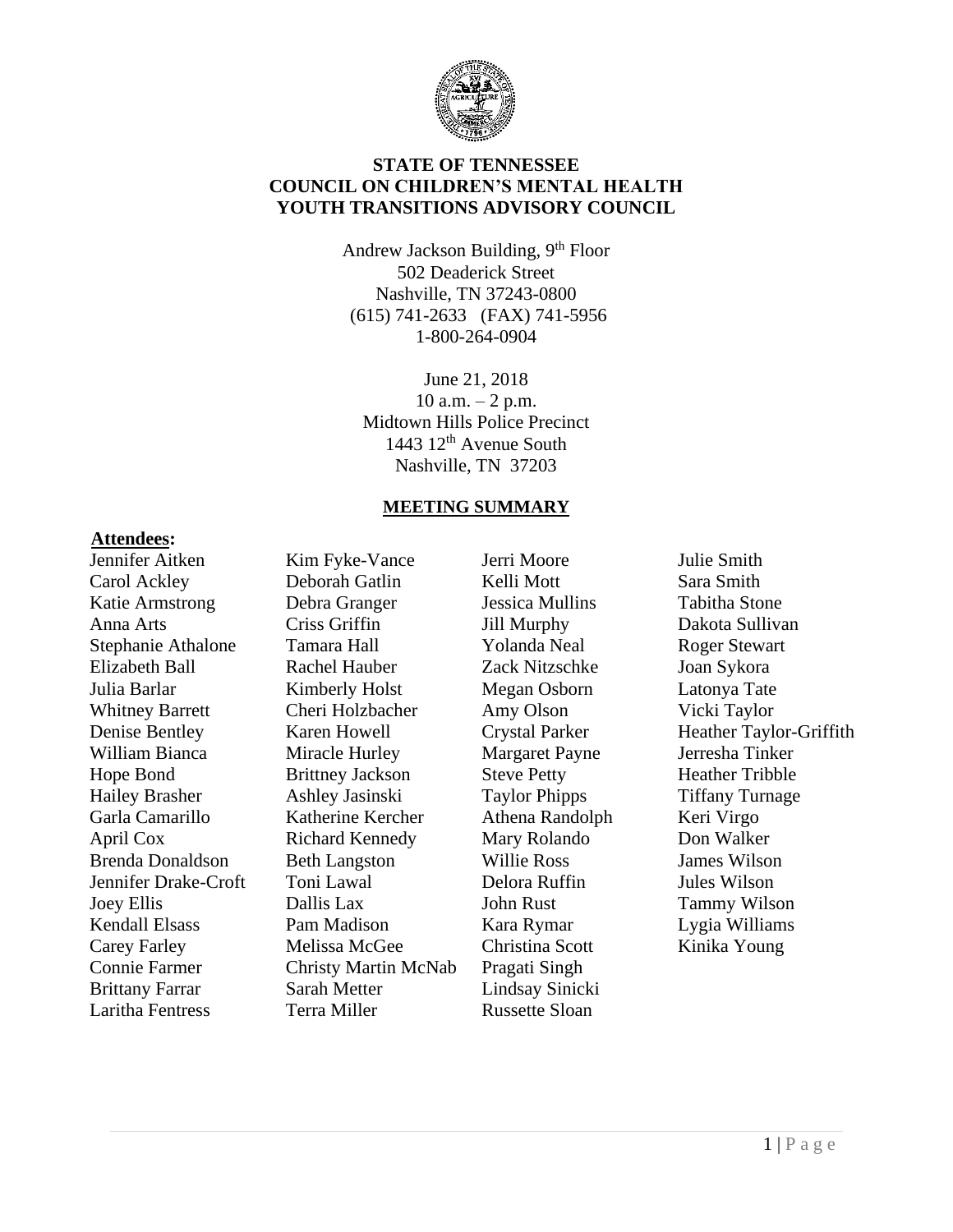### **I. Welcome, Introductions and Announcements – Richard Kennedy, TCCY Executive Director**

Kennedy called the meeting to order at 10:01 a.m. He welcomed everyone and commended Melissa McGee for her work with CCMH, Steve Petty for his work with YTAC, and gave a brief background on each Council. Kennedy reviewed the agenda and highlighted some of the programs attendees would be hearing from today.

Kennedy thanked everyone for making attendance a priority and asked for introductions and announcements. He addressed a few housekeeping matters before moving through the agenda. He reminded attendees to sign one of the sign-in sheets, as they are essential for reporting requirements related to the federal System of Care grant.

Announcements included:

- Kinika Young with the Tennessee Justice Center announced they are currently conducting a campaign called Insure our Kids. She said there is in-person training in Memphis on July  $19<sup>th</sup>$ .
- Skyline Madison Campus is hosting a lunch and learn on Obsessive Compulsive Disorder next Friday, June 29<sup>th</sup>.

#### **II. Approval of Meeting Summaries**

Kennedy thanked Natasha Smith of TCCY for preparing the past meeting summaries for both CCMH and YTAC meetings. He also thanked Russette Sloan of TCCY for filling in today for Smith while she is on annual leave.

## **Motion to accept the April 5, 2018 meeting summary for CCMH (VIRGO) passed unanimously.**

The May 3, 2018 meeting summary for YTAC will be approved at the YTAC meeting in August.

# **III. Healthy Transitions and OnTrackTN Programs and Evaluations – Heather Taylor-Griffith, Director, Office of Children, Young Adults and Families, Tennessee Department of Mental Health and Substance Abuse Services (TDMHSAS) and Don Walker, SOCAT Lead Evaluator, TDMHSAS**

- Taylor-Griffith reported on the Youth and Young Adult Initiatives of the Department of Mental Health and Substance Abuse Services. Taylor began her presentation by talking about the importance of brain development. She explained young adulthood is filled with milestones moving toward independence. Some young adults have the opportunity to have a supportive network and others do not.
- Taylor-Griffith said 50 percent of serious mental health conditions develop by age 14 and 75 percent by age 24. Suicide is the third leading cause of death among ages 10-14, and is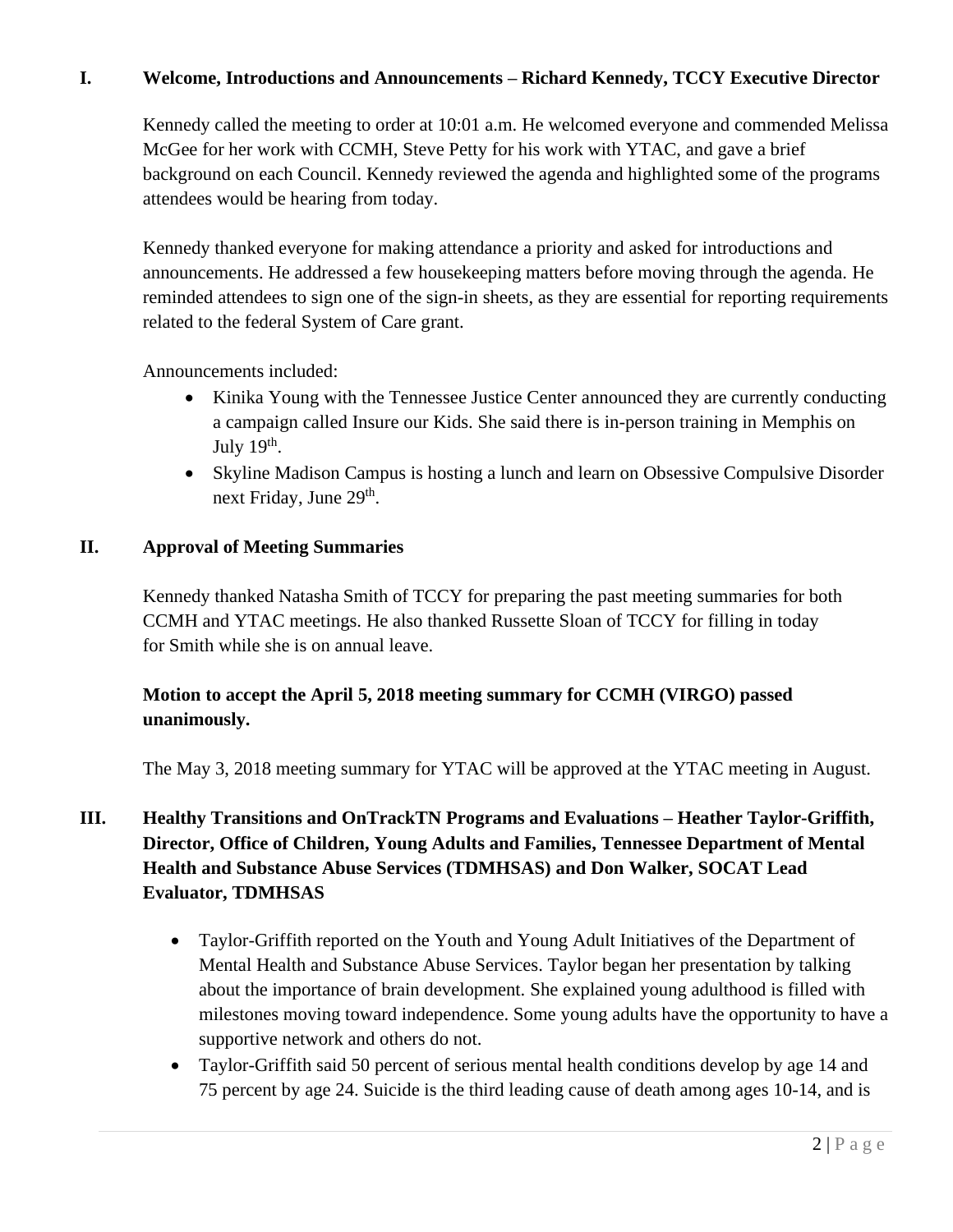the second leading cause of death among ages 15-24. A 2014 study by SMAHSA shows young adults are less likely to access services than adults aged 26 and over.

- Taylor-Griffith reviewed statistics on outcomes for young adults with mental illness. In terms of education, high school graduation is delayed and they are less likely to have high school diploma or GED. They are less likely to be employed and less likely to have stable housing. Young adults with mental health conditions are also more likely to be involved in the justice system.
- She reviewed the Youth and Young Adult Initiatives impact statement.
- The Office of Children, Young Adults and Families includes support for early childhood, school-aged children, youth and young adults, and families. Intervening with young adults is having a multigenerational impact.
- Youth and Young Adult Initiatives include:
	- o Healthy Transitions youth and young adults age 16 -25 at risk for mental health conditions. Services are available in seven counties.
	- o First Episode Psychosis Initiative (FEPI): OnTrack TN targeted for youth and young adults age 15-30 that have experienced a first episode of psychosis.
	- o Certified Young Adult Peer Support Specialist (CYAPSS)
	- o Young Adult Leadership Council a statewide council consisting of young adults that have lived experience with mental health conditions and juvenile justice. This council works to provide input and improve these systems.
- Youth and Young Adult Initiatives Updates:
	- o Creating an Open and Affirming Culture of Care Training Carryover funds were used to partner with Oasis Center last year to develop training for providers on bestpractices in serving individuals who identify as lesbian, gay, bisexual, transgender and queer. Trainings have been held in Hamilton County as well as Nashville.
	- o Young Adult Leadership Academy was held last August. This event aimed to enhance participants' leadership skills and educate them on how to be advocates.
	- o Transitions to Independence Process (TIP) Model The Healthy Transitions teams continue to participate in trainings in the TIP Model, an evidence-informed approach for effectively engaging youth and young adults. Currently there are four individuals working to become Certified Site Based Trainers.
	- o First Episode Psychosis Conference was held in September of 2017 with 183 participants. Excellent feedback was received on the conference.
	- o OnTrackTN and Healthy Transitions Sustainability when funds are received, the Department strives to explore ways to develop programs that are sustainable.
- Youth and Young Adult Initiatives Coming Soon
	- o FrameLabs the team will be partnering with TCCY to conduct three FrameLabs across the state. The FrameLabs will train community partners on the importance of using effective messaging strategies around youth and young adult mental health.
	- o Expansion of Certified Young Adult Peer Support Specialist (CYAPSS) Workforce - Through the use of MH Block Grant funds and an Announcement of Funding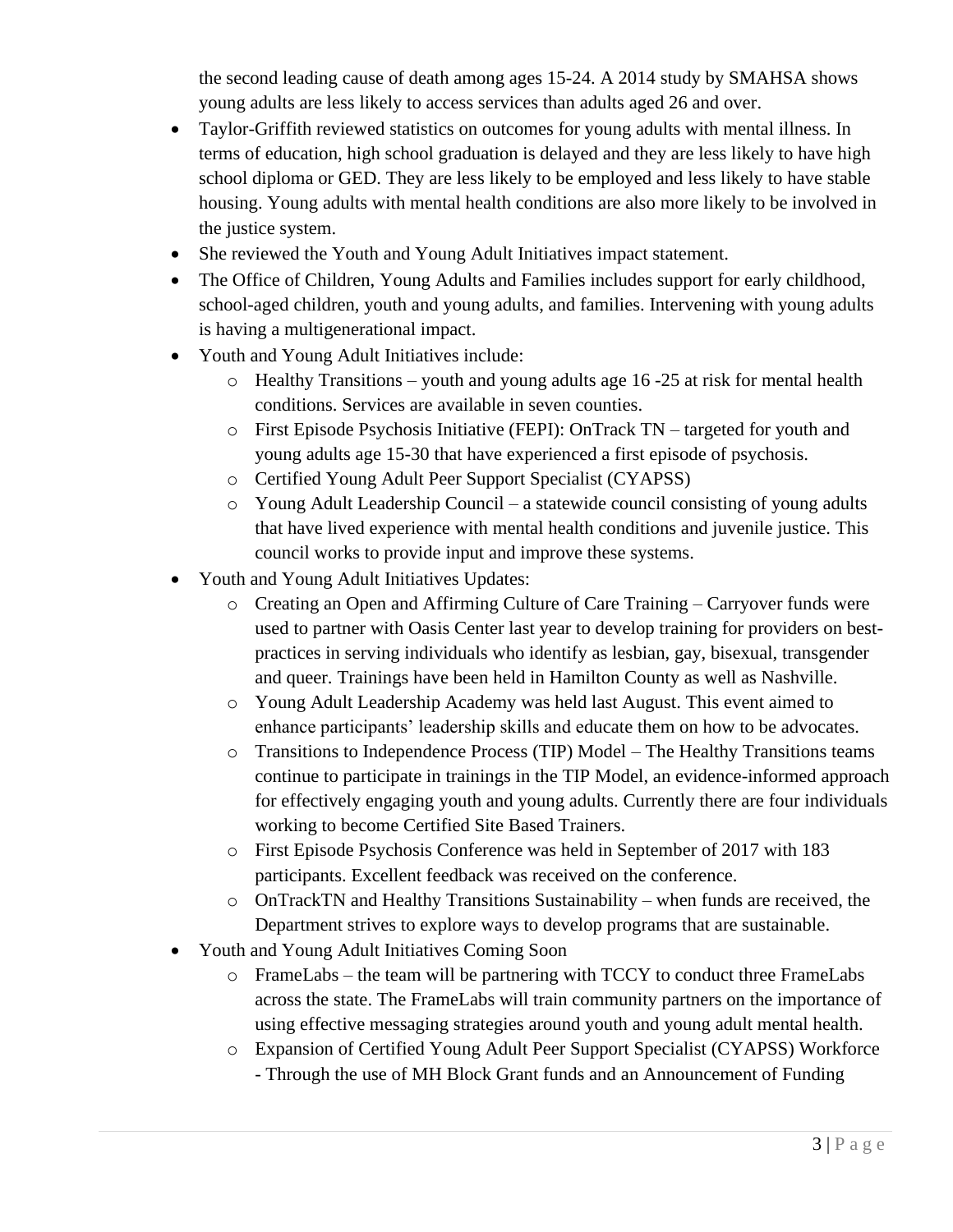process, they will be launching a new initiative that will expand the CYAPSS workforce by employing three CYAPSS in community agencies across the state.

- o Peer Leadership Academy A peer leadership academy will be held in August 2018 that will include trainings for youth, young adults, and families.
- o Expansion of OnTrackTN Beginning July 1, the program will expand to Helen Ross McNabb Center in Knox County.
- o OnTrackTN Technical Assistance Support Expansion TDMHSAS is currently exploring ways to further support current OnTrackTN sites in implementing and sustaining the coordinated specialty care model.
- Taylor-Griffith reviewed Health Transitions Data through March 21, 2018:
	- o Outreach and Engagement Since the Healthy Transitions Initiative started, local sites have contacted approximately 1,087 people one-on-one to discuss the HTI.
	- o Total Referrals 331, Total Screenings 228, Total Enrollments 124
	- o The majority of participants identify as male at 61 percent. Thirty seven percent identify as female, and one percent identify as transgender.
	- o Eleven percent of young adults enrolled identify as LGBTQ.
	- o Most participants are in the 18-21 age range at 56 percent.
	- o Most young people identify racially/ethnically as white at 56 percent.
	- o Sixty-six percent of participants have experienced violence or trauma.
	- o Eighteen participants report having been arrested within 30 days prior to enrollment.
	- o Participants rated their overall health higher at discharge than at intake.
	- o They also reported social connectedness had improved.
- Don Walker provided an Introduction to First Episode Psychosis (FEPI).
	- o OnTrackTN serves young people aged 15-30 that have experienced symptoms of psychosis within the past 24 months. Symptoms can include having unusual thoughts or behaviors, and hearing or seeing things other people do not.
	- o Services are provided at Alliance Healthcare Services in Shelby County, and Mental Health Cooperative in Davidson County. Services are also provided through Carey Counseling Center in seven rural counties: Benton, Carroll, Gibson, Henry, Lake, Obion and Weakley
	- o Caseloads do not exceed 35. Services include coping strategies, medication/treatment, education/employment support, substance abuse treatment, social skills training, housing support, and peer support.
	- o Walker reviewed the demographics of participants including gender, race and age. Overall, the majority of youth and young adults identified as male. The majority also identified as African American.
	- o Walker discussed results from all sites. A total of 99 intake forms were completed from October 1, 2014 through September 30, 2017. Alliance had 25 participants, Carey Counseling had 13, and MHC had 36 participants. One hundred percent of OnTrackTN participants have a crisis plan. Thirty-six percent participate in educational activities, and 32 percent were employed in competitive work.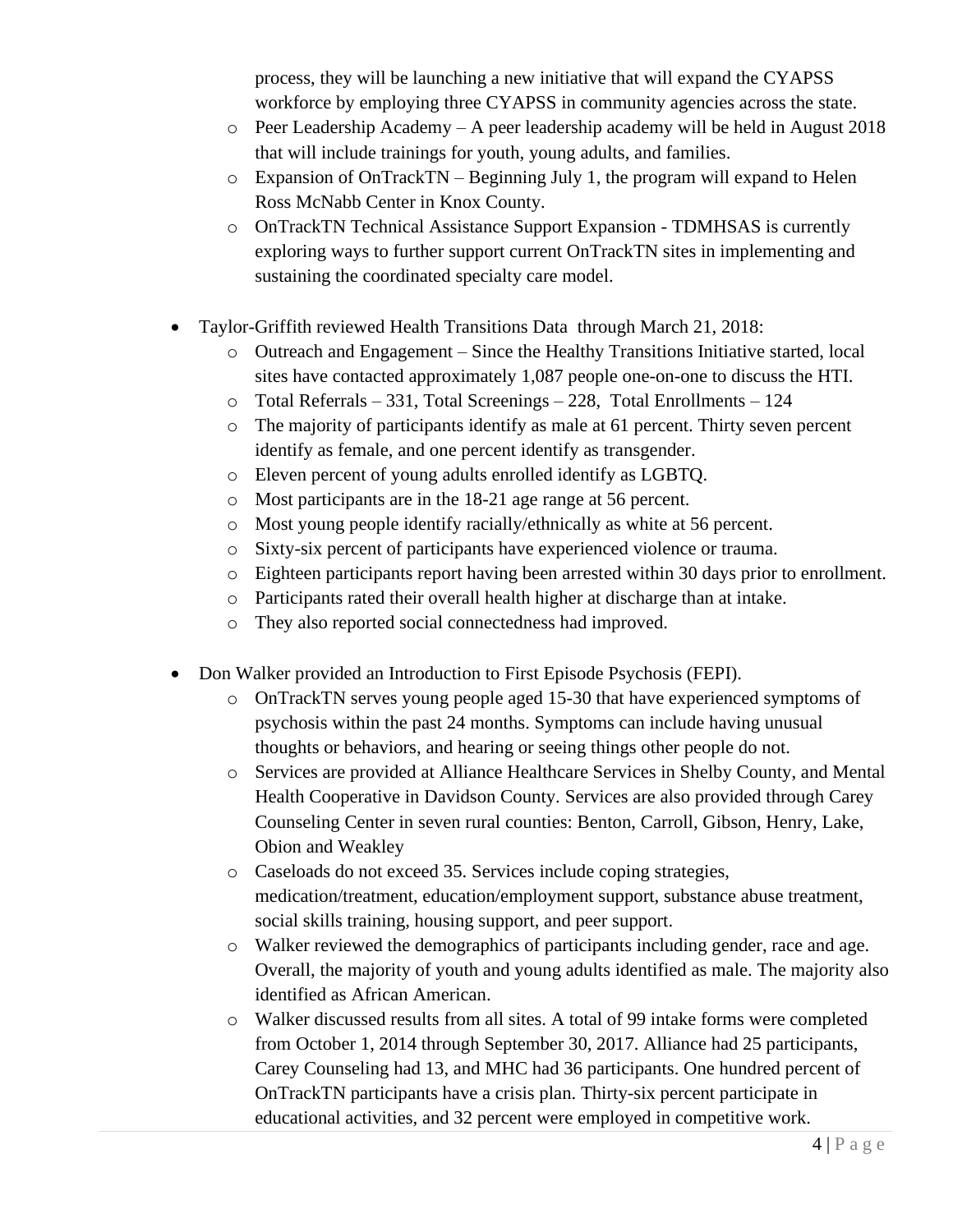- $\circ$  Percent of youth or young adults visiting the ER showed a reduction of over 90 percent.
- o Average days per youth or young adult in the hospital showed a reduction of over 75 percent.
- o Walker discussed further results from Carey Counseling. Out of 36 clients served, 29 had data from intake and either discharge or follow-up interviews (refer to slide for overview). The Clinical Global Impression score for participants had a significant reduction of illness severity.

# **IV. Certified Young Adult Peer Support Specialist Program – Jules Wilson, Youth and Young Adult Coordinator, Tennessee Department of Mental Health and Substance Abuse Services (TDMHSAS)**

- Wilson provided a brief history of the peer support in Tennessee. In 1990 peer-run drop in centers began to open in Tennessee, and the first peer staff members were hired. In 1999 The Parent Peer Model (for Parent Support Providers) was initiated as part of the first System of Care project in Tennessee. In 2005, the Drop-In Centers became Peer Support Centers with a strong focus on recovery. More behavioral health professionals began to understand and value peer support. In 2007, peer support services were identified by Medicaid as an evidenced-based mental health model of care opening the door for TennCare to fund peer support. In 2008, Tennessee began its certification for program for people with lived experience of mental illness or co-occurring disorders. They were called Tennessee Certified Peer Specialists. The development of a competency course training allowed Family Support Specialists to establish certification for Parent Peers in Tennessee in 2011. In 2016, work began to create a similar peer support program but for the unique population of young adults. The Statewide Young Adult Leadership Council also began meeting monthly in Nashville. Youth Move Oregon/Youth ERA is contracted to create the Young Adult Peer Support Training in 2017. TDMHSAS also hired a Youth and Young Adult Coordinator to oversee the new program.
- Wilson said the biggest difference from other programs is eligibility. There is an age limit requiring specialists to be between the ages of 18 and 30. There is also a broader eligibility for lived experience with mental health, substance abuse, co-occurring disorder, and/or involvement with other systems such as juvenile justice, foster care and homeless services. If in recovery from substance abuse, specialists are required to have maintained abstinence for at least 12 months.
- Wilson gave an overview of the population receiving services.
- She reviewed the requirements for certification and the length of the certification. One difference in the requirements for CYAPSS, is that professional references are not required.

## **V. Juvenile Justice Reform Act Update – Steve Petty, Youth Policy Advocate TCCY**

• Petty provided an update on the 2018 Juvenile Justice Reform Act. This legislation was drafted by the Governor's administration and sponsored by Senator Mark Norris. The bill as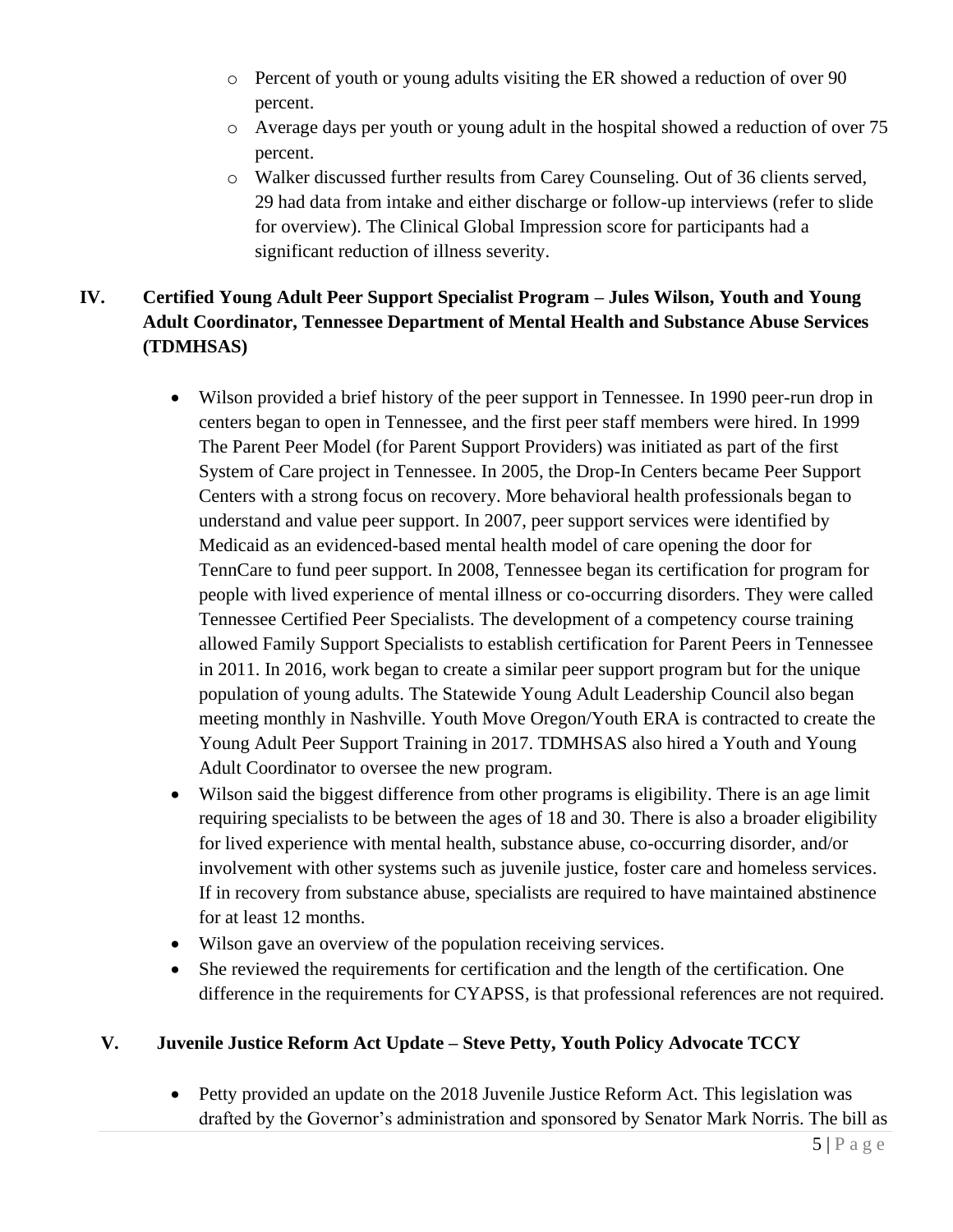filed had no opposition in the Senate. The House implemented significant changes in the bill. Petty highlighted a few critical aspects of the legislation.

- o The bill requires school personnel who file petition with juvenile court to provide information on efforts made to address problems in school and facts showing the need for court intervention.
- o Petty mentioned the changes in financial obligations. The bill prioritizes restitution over all other financial obligations. It eliminates the imposition of all financial obligations other than restitution against children, while allowing imposition against parents who are able to pay.
- o The bill prohibits use of detention as a disposition and precludes attorneys from waiving that prohibition.
- o The bill requires Administrative Office of the Courts (AOC), Department of Children's Services (DCS), and the Tennessee Commission on Children and Youth to issue a report assessing statewide data to be submitted to the Governor, the speaker of senate and the house speaker by January 1, 2019.
- Kennedy thanked Petty for his work on behalf of youth in Tennessee and the summary he provided for the legislation.

## **VI. Tennessee Youth Courts – Denise Bentley, J.D., Youth Court Director**

- Bentley began her presentation talking about the importance of understanding brain development and maturity needed to make good decisions. Bentley reported on trends that support Tennessee Youth Courts. Youth do not always understand the risks and impact of their poor decision making. The U.S. Supreme Court is now beginning to make decisions based on science around brain development. Bentley commended TCCY on the policy paper on Therapeutic Approach.
- Bentley highlighted three U.S. Supreme Court cases crucial to juvenile justice reform.
- Data from the Tennessee Council of Juvenile and Family Court Judges show only 10.6 percent of juveniles referred are considered violent or dangerous. Research shows that outcomes are better for youth who are not involved in traditional juvenile court. Research suggests that once involved with traditional juvenile court, youth are up to 40 percent likely to return.
- Bentley said one way to use a therapeutic approach to juvenile justice for teenagers is the teen court process. Youth courts and teen courts add resilience and reduce recidivism. Youth justice programs are rapidly expanding local juvenile justice diversion programs in which youth are sentenced by their peers in collaboration with adults. Restorative justice provides accountability, competency development, and community safety. Restorative justice also gives victims an opportunity to participate. This type of justice also enables offenders to understand the harm caused and its impact. The process builds upon the offender's strengths and competencies. Restorative justice practices protect the public through a process in which individual victims, the community, and offenders are all stakeholders.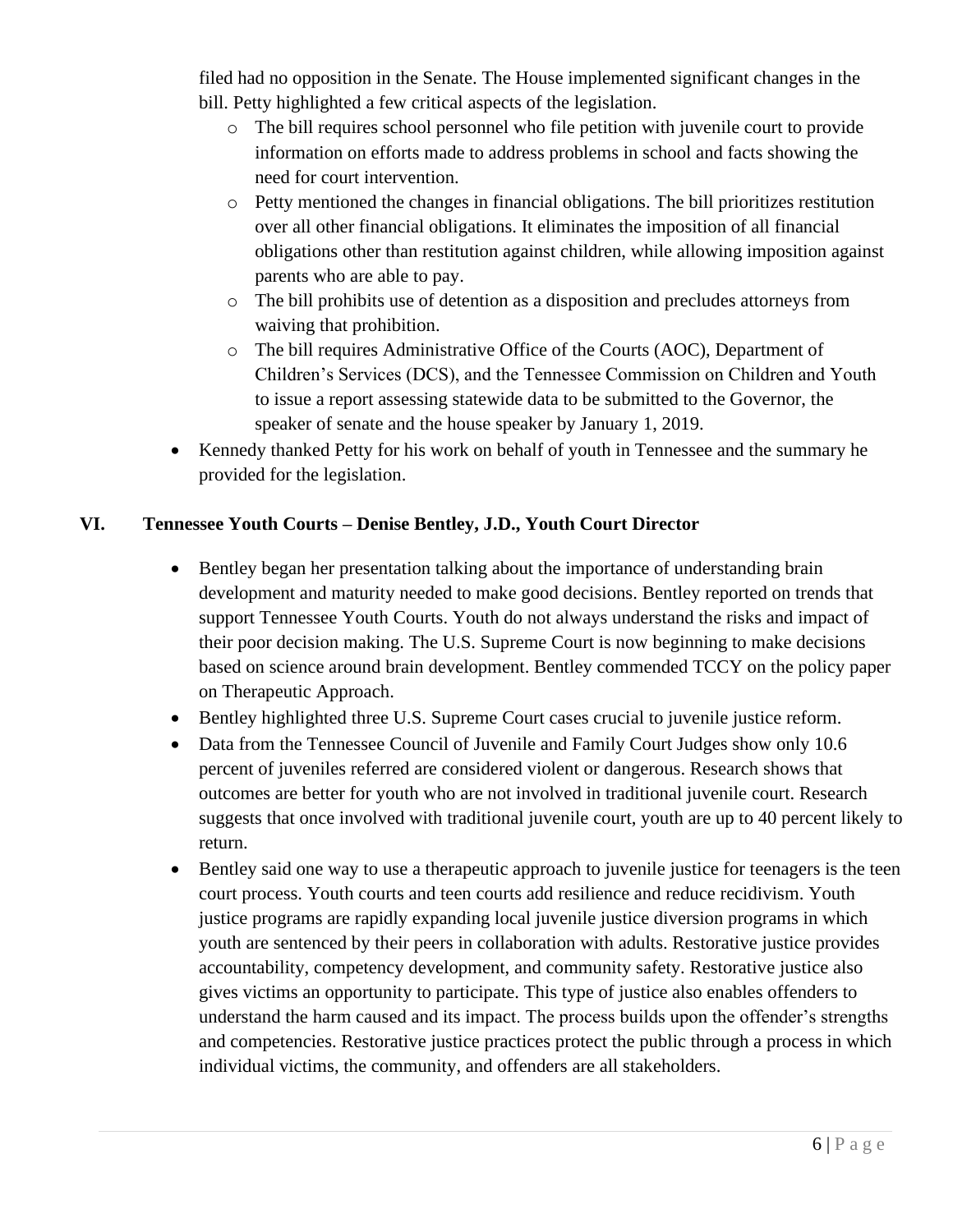- Tennessee follows the national trend in Youth Justice Program models. Forty-one percent use the adult judge model, 31 percent use the peer jury model, 18 percent use the youth judge model, and 10 percent use the tribunal model.
- Bentley said approximately 2,000 youth are served per year. Fewer than four percent are involved in the system a second time.
- Bentley shared a video with the group called "Youth Court: Giving Kids a Second Chance'.

## **VII. Department of Children's Services, Independent Living – Brian Stephens, Director of Independent Living, Dave Aguzzi, Assistant Director and Jerresha Tinker, Youth Engagement Coordinator, Department of Children's Services**

- Stephens announced Courtney Matthews is now the Director of Independent Living. He will be moving into a new role in DCS with Program Accountability Review.
- Stephens gave an overview of the Office of Independent Living. The office prepares youth in foster care and young adults who age out of foster care for a successful transition to adulthood to become confident and productive individuals in society. Youth population includes age 14-16 custodial youth in the Independent Living Plan, age 17 and up custodial youth in the Transition Plan, and 18-21 aged-out youth in Extension of Foster Care (EFCS). Eligibility for the voluntary program includes completing a high school or equivalent program, enrolled in college or a vocational education program, and unable to work or participate in a secondary program because of a medical condition. Stephens reviewed the scope of services included with Extension of Foster care Services. He encouraged providers to reach out if there are items or services needed.
- Dave Aguzzi provided attendees with EFCS data report. More young people are accepting extension of foster care services. The retention rate has been improving year-to-year. In FY 2017, there were a total of 714 EFCS episodes. In FY 2018, there were a total of 780 episodes. Acceptance rates for FY 2017 is as follows: aged out total is 935, aged out eligible is 793, and aged out acceptance is 349.
- Tinker gave an update on the youth engagement work. The Jim Casey Youth Convening was recently held, and a Young Adult Accountability Council was created in order to ensure the work is more youth driven. Next week, the first Glam Camp Leadership Academy Camp will be held at Camp Montvale. Activities include yoga, wall climbing, cooking and many more. This is a statewide camp held in Blount County.
- Stephens reported on the EFC Eligibility Expansion Project. An analysis meeting will be held in July to provide strategy recommendations for expanding to include two new criteria.
- The Family First Prevention Services Act extends eligibility for Education and Training Voucher (ETV) for youth to age 26 and amends the John H. Chafee Foster Care Independence program by extending independent living services to assist former foster youth up to age 23.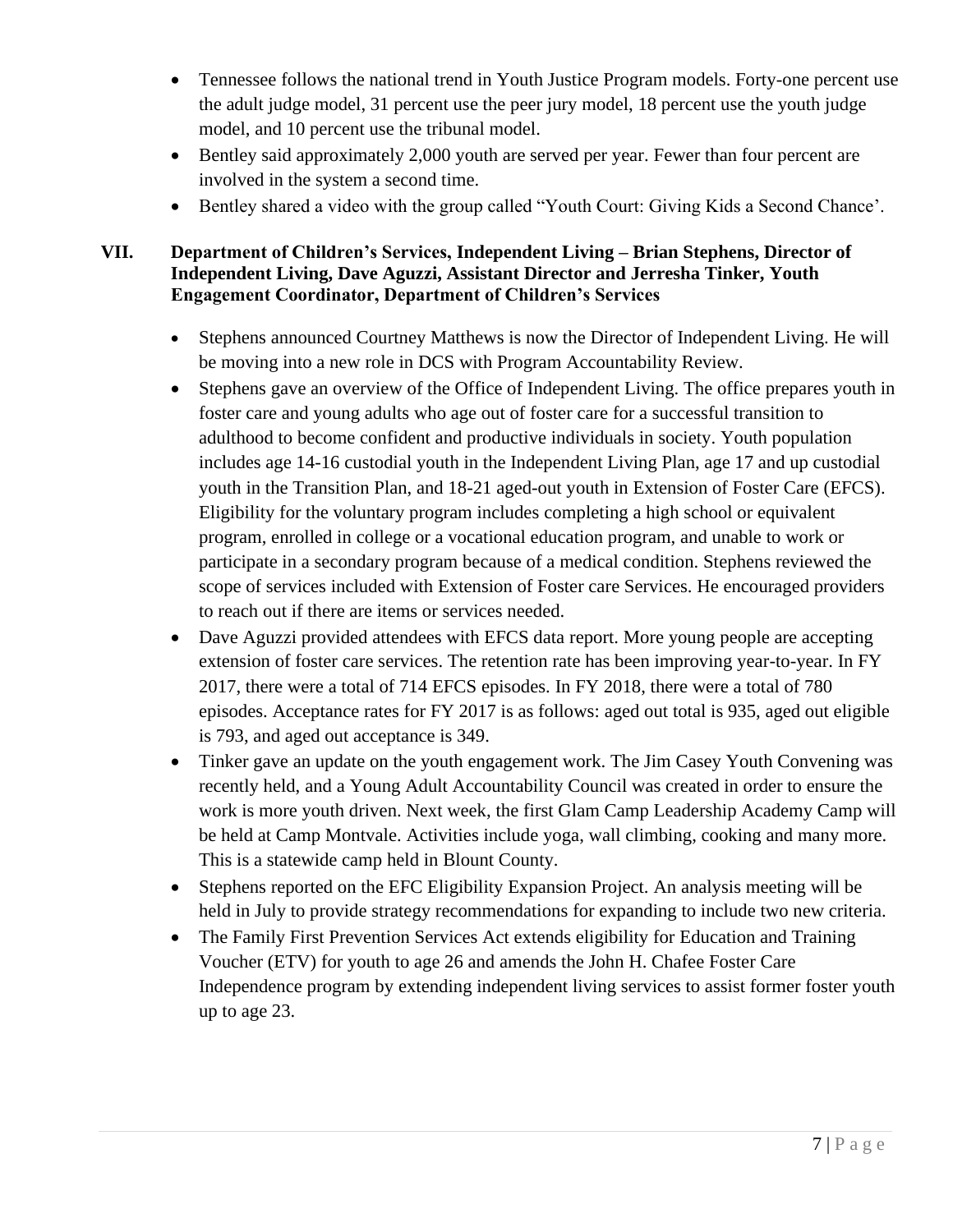# **VIII. Youth Villages LifeSet – Heather Tribble, YV LifeSet Coordinator-Tennessee, Christina Scott, YV LifeSet, and Angela McCrady, YV LifeSet**

- Heather Tribble provided an overview on Multi-Systemic Therapy for Emerging Adults (MST-EA). MST-EA is designed for young people age 17-23 at the highest risk for negative outcomes. Referrals have included juvenile and adult justice system-involved clients, youth aging out of foster care, and prison re-entry populations, as well as young adults in supported housing programs.
- Emerging adults collaborate with therapists in designing a treatment plan that will be carried out over approximately seven to eight months. Services generally range six to 12 months depending on individual client needs.
- MST-EA blends cognitive behavioral therapy, behavioral interventions, motivational interviewing, affective education, and extensive skill building to address the array of issues associated with the emerging adult's mental health symptoms and other problems.
- MST-EA includes paraprofessional "coaches" who help teach concrete life skills.
- Published outcomes include significant reductions in criminal charges and mental health symptoms, reduced substance abuse, and improved rates of employment.
- Oregon Social Learning Center and University of Massachusetts are partnering with Youth Villages to conduct a randomized control trial in Tennessee. Tribble reviewed the eligibility for participation in the clinical trial. She also reviewed the incentives to participate in the trail as well as the research procedures of the clinical trial.
- Geographic Service Delivery is in Shelby Fayette, Tipton, Lauderdale, Sullivan and Washington Counties.
- Tribble presented national statistics on youth who age out of state custody at 26.
- Participants in the LifeSet program are age 17-22. Specialists are available twenty-four hours a day and seven days a week. Specialists assist with education, housing, employment, life skills. Success at one year post discharge is significant.
- Tribble also provided an overview of the YV Scholars Program. The mission is to provide the opportunity for young adults in transition from foster care with support to advance in the areas of education, technical skills, employment and community service.
- YV Scholars may reside in foster homes, independent living, with birth families, or adoptive/parent homes.

## **XI. Resource Centers, Pam Madison, Youth Connections-Monroe Harding, Christy Martin, Project Now – Helen Ross McNabb, Tiffany Turnage, Dream Seekers-South Memphis Alliance**

- Pam Madison with Youth Connections reported on the Opportunity Passport Program which provides budgeting, bi-monthly asset education classes and matched savings for youth up to \$3,000.00.
- Youth Connections also has the HISET/High School Equivalency Program. They hold two graduations per year. This program includes flexible class time for students.